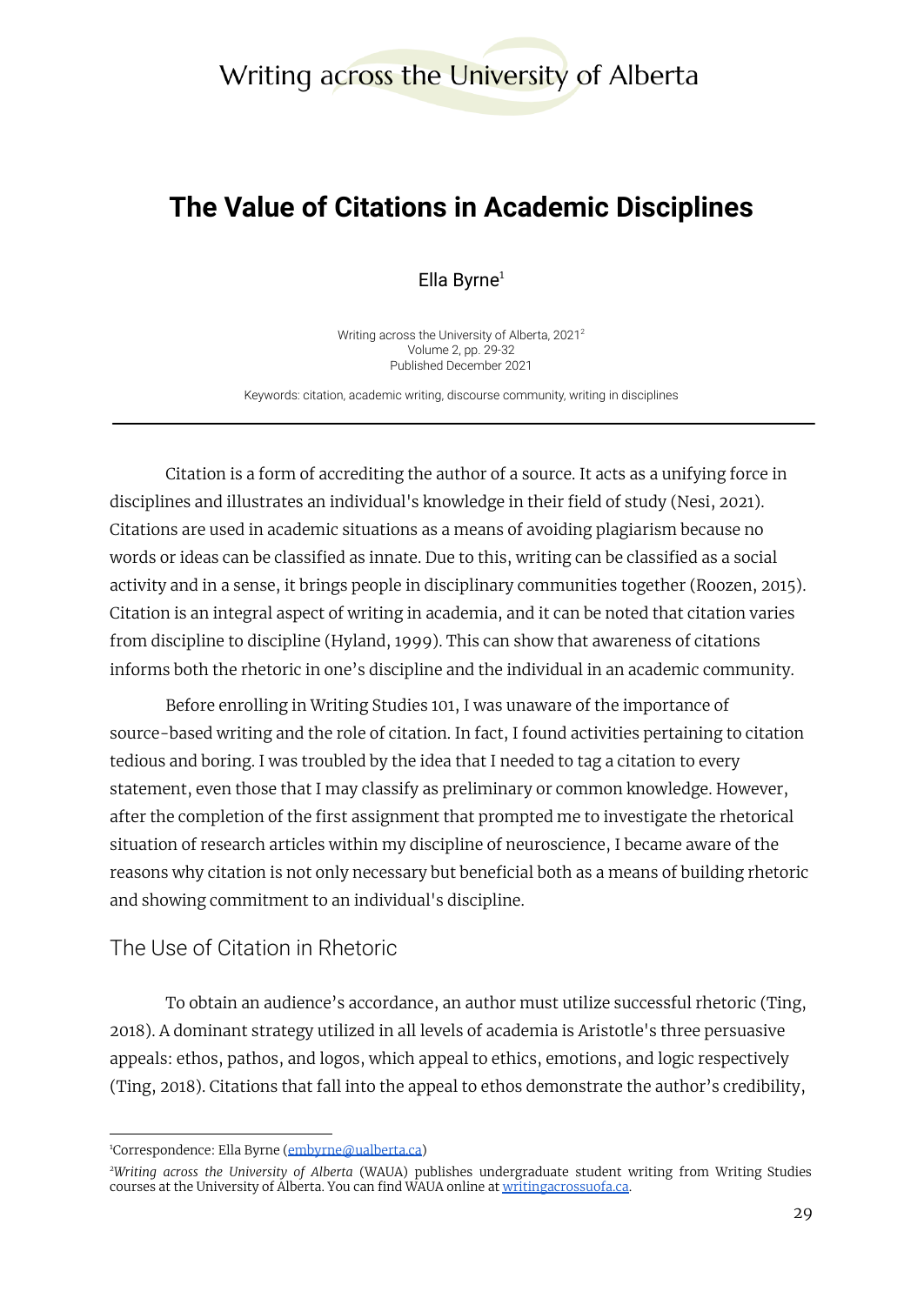knowledge, and dedication to research on their topic of study (Nesi, 2021). Thus, citations directly contribute to the persuasive appeal of an author's argument. Information that an author provides may seem appealing, and accordingly, may align with a reader's pre-existing opinions, but it is also a reader's responsibility to be skeptical and wary of the origin and accuracy of information (Snap Language, 2016). Without citations, a reader is unable to verify whether the information provided is correct and, ultimately, whether the rhetoric of an otherwise sound argument is lost or not. As stated, prior to commencing this Writing Studies class, I had little respect for the practice of using and citing sources. Through course readings and materials, I have developed an appreciation for the integration of sources in all forms of writing. I found that while reading course material, I had a greater appreciation and sense of trust in articles that actively utilized citations after each claim. The integration of sources demonstrated that the author's claims are supported by published literature, which allowed me to recognize the credibility of the author.

Understanding your topic of study is fundamental in effective academic writing (Irvin, 2010), and citations ensure an individual's audience of their commitment to understanding. In university-level writing courses, a professor is more likely to ask for sources and citations, which in turn would exemplify that the student can synthesize information, develop opinions and establish a connection between their topic and the sources utilized (Nesi, 2021). This also allows the student to develop necessary skills that will ultimately be used in professional writing. In my discipline of neuroscience, I am immersed into the realm of research which calls on me to utilize different forms of sources and citations such as background sources to establish definitions and the context of the study (Bizup, 2008). In my biology class, I remember feeling frustrated because I was asked to find and cite a scholarly source for the definition of virulence, a term my peers and I are familiar with. This query was difficult to understand at the time, but through reflection, knowledge obtained from this course, and by delving into my own research on citations, I became aware that citations are needed for background sources as they define the jargon that I may be familiar with, but a reader outside of my discipline, may not be. It is my job as an individual in academia to inform my audience of the information and to reassure them that the information which I am providing is correct and verifiable. This ultimately builds and adds to the overall credibility and persuasiveness of my claim, thesis, or findings.

#### The Use of Citations to Immerse an Individual into an Academic Community

Bizup claims there are four distinct types of sources used and observed through different academic disciplines: background, exhibition, argument and method sources, each of which has its own purpose (Bizup, 2008). Background sources are presented as factual, baseline, or in doubt. Exhibition sources are interpreted and investigated by the author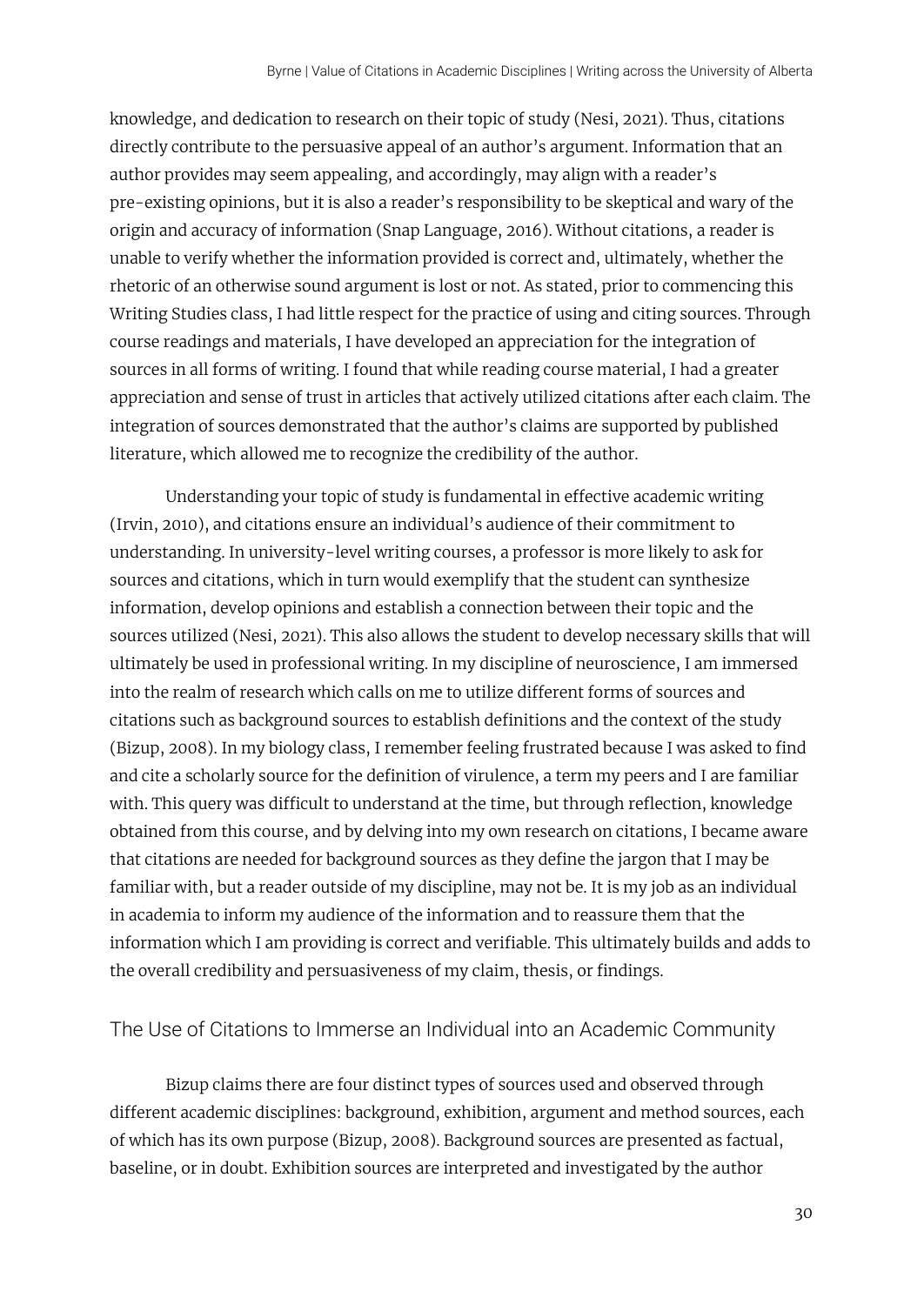presenting the source. Argument sources are integrated to support or contradict an author's claim and ultimately build a persuasive argument. Lastly, method sources are those that present preexisting methodology or research procedures (Nesi, 2021). Through this discovery, it became easy to understand how the type of sources used in certain disciplines are characteristic and reflective of the nature of that discipline. Through reading three research articles within my discipline of neuroscience, I noticed a high degree of background sources, argument sources, and method sources in this respective order. This intuitive use and flow of sources build to the general genre of research articles in neuroscience; thus, allowing for such a distinctive yet similar layout of each article.

Moreover, both the citation style and frequency of citations differ across disciplines, as shown in a study carried out by Hilary Nesi (2021). Nesi (2021) found that the frequency of 'name (date) verb' integral citations per million words increased drastically through progressive years of undergraduate studies in four academic disciplines. Moreover, the frequency of integral citations was the highest in life sciences (245.01 - 717.23), followed by social sciences (166.73 - 526.46) and arts and humanities (75.13 - 287.15). These results show the characteristic high frequency of integral citations within the discipline of science and the relatively low frequency of integral citations in arts and humanities and physical sciences (Nesi, 2021). This study shows that the frequency of citations is consistent in distinctive disciplines and plays a part in defining the discipline. Indeed, through reading articles within my discipline of neuroscience, I observed a significantly high frequency of integral citations. At first glance, I felt overwhelmed by the influx of citations, but I persevered, and within a short period of time, this characteristic high frequency became something I not only came to appreciate but also respect.

Considering the observed flow of specific sources and the high frequency of integral citations within neuroscience research articles, I can conclude that there are characteristic methods used in neuroscience that agree with the scientific approach and the nature of inquiry of the discipline. I am passionate about neuroscience, and therefore, I believe it to be important for me to immerse myself in the community of neuroscience by adapting to the citation styles and applications used to demonstrate my commitment to the academic discipline.

#### Conclusion

Ultimately, citations are infinitely important to ensure the integrity, credibility, and persuasive characteristics of articles in all academic disciplines. Conforming to the citation styles and standards utilized in a discipline is essential in immersing an individual into their discipline. This Writing Studies course has pushed me to recognize the value that citations